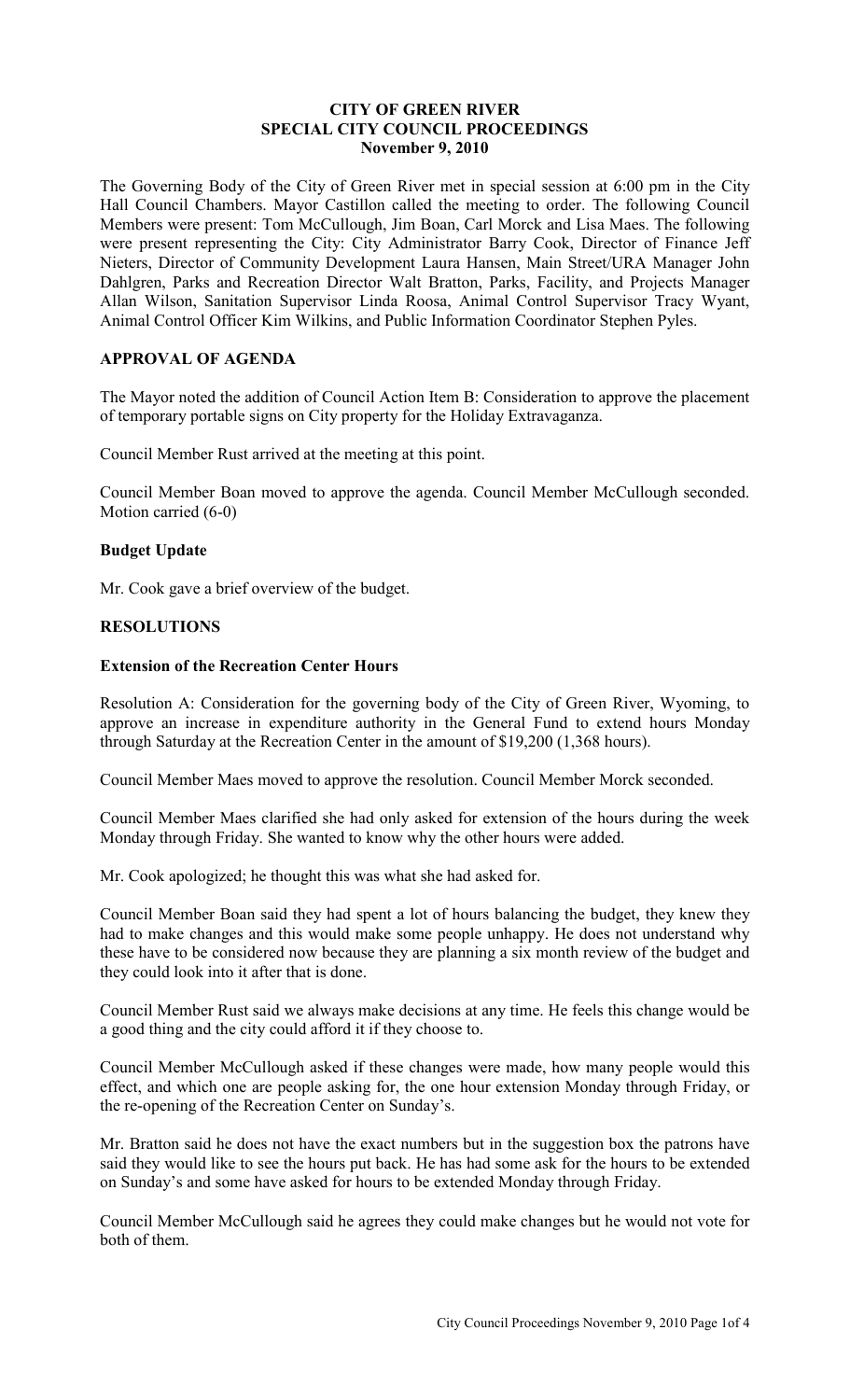Mr. Bratton suggested that they come back on November 16, 2010 with different resolutions which will state a change for Monday through Friday hours to extend to 9:00 pm, no additional hours on Saturday, and one for a modified schedule for Sundays. Maybe this will help appease everyone. Then they could combine it all into one resolution if that was ok with council.

Council Member McCullough clarified they table both resolutions A and B until they get more information and he would be fine with that.

Council Member Boan moved to table resolutions A and B until November 16, 2010 Council Meeting. Council Member Rust seconded. Motion carried (7-0)

### **Re-opening of the Recreation Center on Sundays**

Resolution B: Consideration of a budget resolution for the governing body of the City of Green River, Wyoming, to increase the expenditure authority in the General Fund for the re-opening of the Recreation Center hours (1,260) on Sundays in the amount of \$17,700.

Resolution was tabled per motion above.

# **Ice Crystal Classic Program**

Consideration of a budget resolution for the governing body of the City of Green River, Wyoming, to increase the expenditure authority in the General Fund for the Ice Crystal Classic Program in the amount of \$32,450.

Council Member Maes moved to approve the resolution. Council Member Rust seconded.

Council Member McCullough said he has been to this event, but he is not in favor of funding it. He does not think it brings people in, and it does not give the city a return on their investment.

Council Member Boan asked if this is funded who is going to run it, and how many Main Street businesses are going to take part in this. He does not understand why the downtown businesses are not even open for special events like this. He asked if there was any other account that they could take the money out of instead of the Reserve Account.

Mr. Bratton said the Parks and Recreation Department will run the program.

Council Member Rust asked about the deductive change order that was done earlier on a construction project. This could present a positive balance.

Mr. Cook said he would have to check into this. He said all money has been allocated.

Council Member Rust said this is money that was returned because it was not spent.

Mr. Nieters said it would all depend on what project it came from. If it was the FMC Project then if it is not spent then it will go back to the state. The other project was the Water Expansion Project but they are only in phase one of the project, any money left will go towards the next phase. Again this is all one time funding. What is proposed is to increase our operational expenses by \$32,450 and that will be an ongoing expense every year.

Council Member Rust said it is only for this current year that it is being proposed.

Council Member Maes asked where the 140 hours for overtime came from. She briefly figured it up and for 6 full time people for 8 hours it would be 48 hours.

Mr. Wilson said it is an estimate for full time staff for eleven hours. He will not staff it with volunteers because of safety issues. It takes a lot of time to prepare for this event.

Council Member Maes asked if Monday was included.

Mr. Wilson said no, Monday is a regular scheduled work day but Sunday is not a work day and that is when they will have to set up.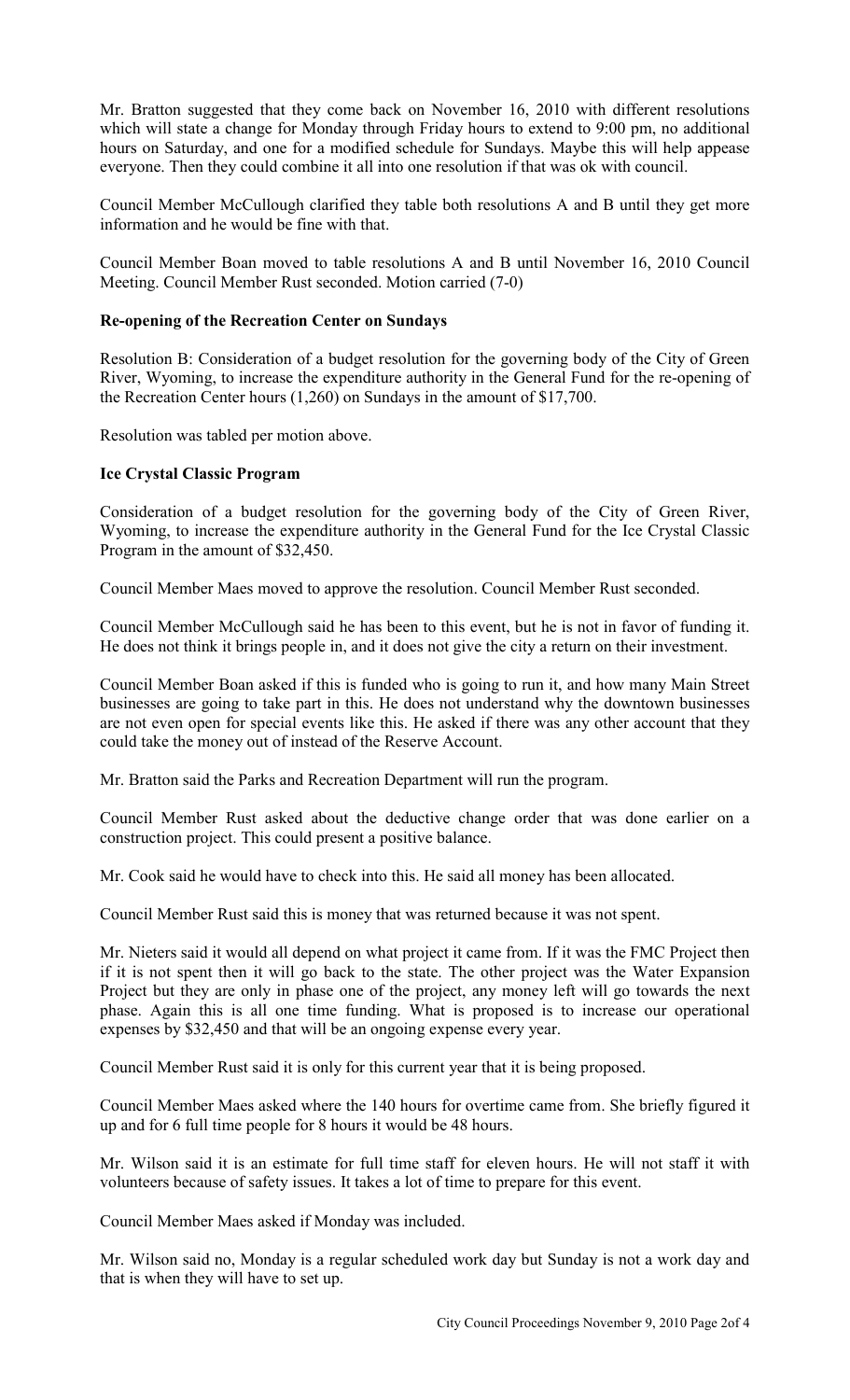Council Member Maes said she remembers from a while back they used part time staff from the Leisure Programs to help, so cost of over time would not be so much.

Mr. Wilson said the issue would be a liability for vehicle use. The city vehicles are standard and some do not know how to drive them. He does not want to put anyone into a city truck that is unfamiliar with it and have them pull ice blocks down the roads.

Council Member Maes said she thought the overtime was a little high. She also asked about the advertising cost.

Ms. Krumholz said the cost for the advertising was included in the grant from the Wyoming Travel and Tourism.

Council Member Maes asked if they have considered doing an event grant instead of an advertising grant in order to save money.

Ms. Krumholz said to her knowledge it would be more cost effective to use the advertising grant instead of the sponsorship grant (which is like an event grant).

Mr. Bratton said the grant is due tomorrow so they could not write another one tonight.

Jenissa Bartlett, Director of Sweetwater County Travel and Tourism, said both grants are for \$4,000 and they cannot receive both. The advertising grant can only be used for advertising with 30% for in state and 100% out of state paid. The sponsorship grant can be used for awards, judges, and event space.

Council Member Maes said when you do the advertising grant you only get 30% of local advertising paid and if you do the sponsorship grant then you cover the awards and everything else and you could drop down the advertising cost to \$4,000.

Council Member Boan asked what Main Street businesses think about this, and does Main Street feel like they will get the participation from the downtown businesses.

Mr. Dahlgren said they have not spoken to the businesses in the downtown area and he could not speak for them, but he thinks they would get support from downtown business owners.

Council Members Maes said the Crystal Classic all depends on weather, participation, and other things. After the event there will be people that will walk down the sidewalks looking at the artwork. If they would add this event then it could grow to multiple events later. You can never tell how many people come to this event because you do not charge admission.

Council Member McCullough asked how many years have the Crystal Classic been put on.

Mr. Wilson said fourteen years.

Council Member McCullough said this event has been going on for fourteen years, and it still has not caught on. He does not think it is worth \$32,000. The city does not get a return on their investment.

Council Member Maes said she had a lady call her today and tell her they had been going around getting signatures petitioning to get the Crystal Classic back, and they have had over 300 people sign it in a 24 hour period.

Council Member Boan said if we are going to do this it needs to expand. He asked if the Parks Department would be able to add any other events to the Crystal Classic.

Mr. Bratton said no, there would not be time and the cost would go up if anything was added.

Council Member McCullough called for the question.